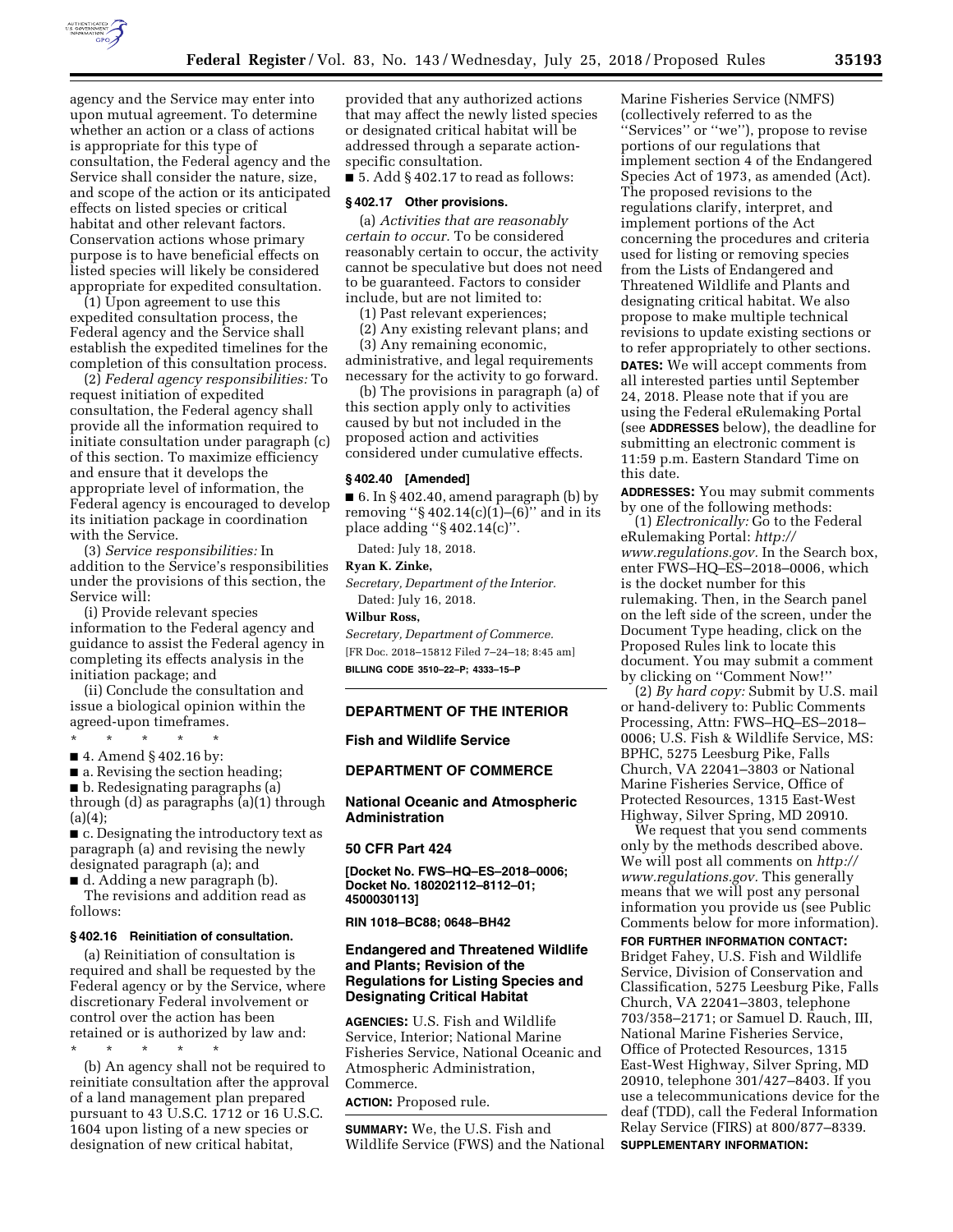### **Background**

The Endangered Species Act of 1973, as amended (''Act''; 16 U.S.C. 1531 *et seq.*), states that the purposes of the Act are to provide a means to conserve the ecosystems upon which listed species depend, to develop a program for the conservation of listed species, and to achieve the purposes of certain treaties and conventions. 16 U.S.C. 1531(b). Moreover, the Act states that it is the policy of Congress that the Federal Government will seek to conserve threatened and endangered species, and use its authorities to further the purposes of the Act. 16 U.S.C. 1531(c)(1).

The Act defines an endangered species as any species that is ''in danger of extinction throughout all or a significant portion of its range'' and a threatened species as any species ''that is likely to become an endangered species within the foreseeable future throughout all or a significant portion of its range.'' 16 U.S.C. 1532(6); (20). The Act requires the Services to determine whether species meet either of these definitions. 16 U.S.C. 1533(a); 1532(15). Section 4 of the Act and its implementing regulations in Title 50 of the Code of Federal Regulations at 50 CFR part 424 set forth the procedures for adding, removing, or reclassifying species to the Federal Lists of Endangered and Threatened Wildlife and Plants (lists). The lists are in 50 CFR 17.11(h) (wildlife) and 17.12(h) (plants). Section 4(a)(1) of the Act sets forth the factors that we evaluate when we issue rules for species to list (adding a species to one of the lists), delist (removing a species from one of the lists), and reclassify (changing a species' classification or its status).

One of the tools provided by the Act to conserve species is the designation of critical habitat. The purpose of critical habitat is to identify the areas that are essential to the conservation of the species. The Act generally requires that the Services, to the maximum extent prudent and determinable, designate critical habitat when determining that a species is either an endangered species or a threatened species. 16 U.S.C. 1533(a)(3)(A).

The Secretaries of the Interior and Commerce (the ''Secretaries'') share responsibilities for implementing most of the provisions of the Act. Generally, marine and anadromous species are under the jurisdiction of the Secretary of Commerce, and all other species are under the jurisdiction of the Secretary of the Interior. Authority to administer the Act has been delegated by the Secretary of the Interior to the Director of FWS

and by the Secretary of Commerce to the Assistant Administrator for NMFS.

### **Proposed Regulatory Revisions**

In carrying out Executive Order 13777, ''Enforcing the Regulatory Reform Agenda,'' the Department of the Interior (DOI) published a document with the title ''Regulatory Reform'' in the **Federal Register** of June 22, 2017 (82 FR 28429). The document requested public comment on how DOI can improve implementation of regulatory reform initiatives and policies and identify regulations for repeal, replacement, or modification. This proposed rule addresses comments that DOI has received in response to the regulatory reform docket.

As part of implementing E.O. 13777, the National Oceanic and Atmospheric Administration (NOAA) published a notice entitled, ''Streamlining Regulatory Processes and Reducing Regulatory Burden'' (82 FR 31576, July 7, 2017). The notice requested public comments on how NOAA could continue to improve the efficiency and effectiveness of current regulations and regulatory processes. This proposed rule addresses comments NOAA received from the public.

This proposed rule is one of three related proposed rules, two of which are joint between the Services, that are publishing in today's **Federal Register**. All of these documents propose revisions to various regulations that implement the ESA.

Beyond the specific revisions to the regulations highlighted in this proposed rule, the Services are comprehensively reconsidering the processes and interpretations of statutory language set out in part 424. Thus, this rulemaking should be considered as applying to all of part 424, and as part of the rulemaking initiated today, the Services will consider whether additional modifications to the regulations setting out procedures and criteria for listing or delisting species and designating critical habitat would improve, clarify, or streamline the administration of the Act. We seek public comments recommending, opposing, or providing feedback on specific changes to any provisions in part 424 of the regulations, including but not limited to revising or adopting as regulations existing practices or policies, or interpreting terms or phrases from the Act. In particular, we seek public comment on whether we should consider modifying the definitions of ''geographical area occupied by the species'' or ''physical or biological features'' in section 424.02. Based on comments received and on our experience in administering the Act, the

final rule may include revisions to any provisions in part 424 that are a logical outgrowth of this proposed rule, consistent with the Administrative Procedure Act.

In proposing the specific changes to the regulations in this rule and setting out the accompanying clarifying discussion in this preamble, the Services are proposing prospective standards only. Nothing in these proposed revisions to the regulations is intended to require (at such time as this rule becomes final) that any prior final listing, delisting, or reclassification determinations or previously completed critical habitat designations be reevaluated on the basis of any final regulations.

## **Section 424.11—Factors for Listing, Delisting, or Reclassifying Species**

#### *Economic Impacts*

We propose to remove the phrase, ''without reference to possible economic or other impacts of such determination'', from paragraph (b) to more closely align with the statutory language. Section 4(b)(1)(A) of the Act requires the Secretary to make determinations based ''solely on the basis of the best scientific and commercial data available after conducting a review of the status of the species''. The word ''solely'' was added in the 1982 amendments to the Act (Pub. L. 97–304, 96 Stat. 1411) to clarify that the determination of endangered or threatened status was intended to be made ''solely upon biological criteria and to prevent non-biological considerations from affecting such decisions.'' In making the clarification, Congress expressed concerns with the requirements of the Regulatory Flexibility Act, Paperwork Reduction Act, and E.O. 12291 potentially introducing economic and other factors into the basis for determinations under the Act (H.R. Rep. No. 97–567 at 19–20, May 17, 1982).

In removing the phrase, the Services will continue to make determinations based solely on biological considerations. However, there may be circumstances where referencing economic, or other impacts may be informative to the public. For example, the Environmental Protection Agency conducts benefits and costs analyses of each proposed or revised National Ambient Air Quality Standard. These regulatory impact analyses are designed to inform the public and state, local, and tribal governments about the potential costs and benefits of implementation; however, the regulatory impact analyses are not a part of the standard selection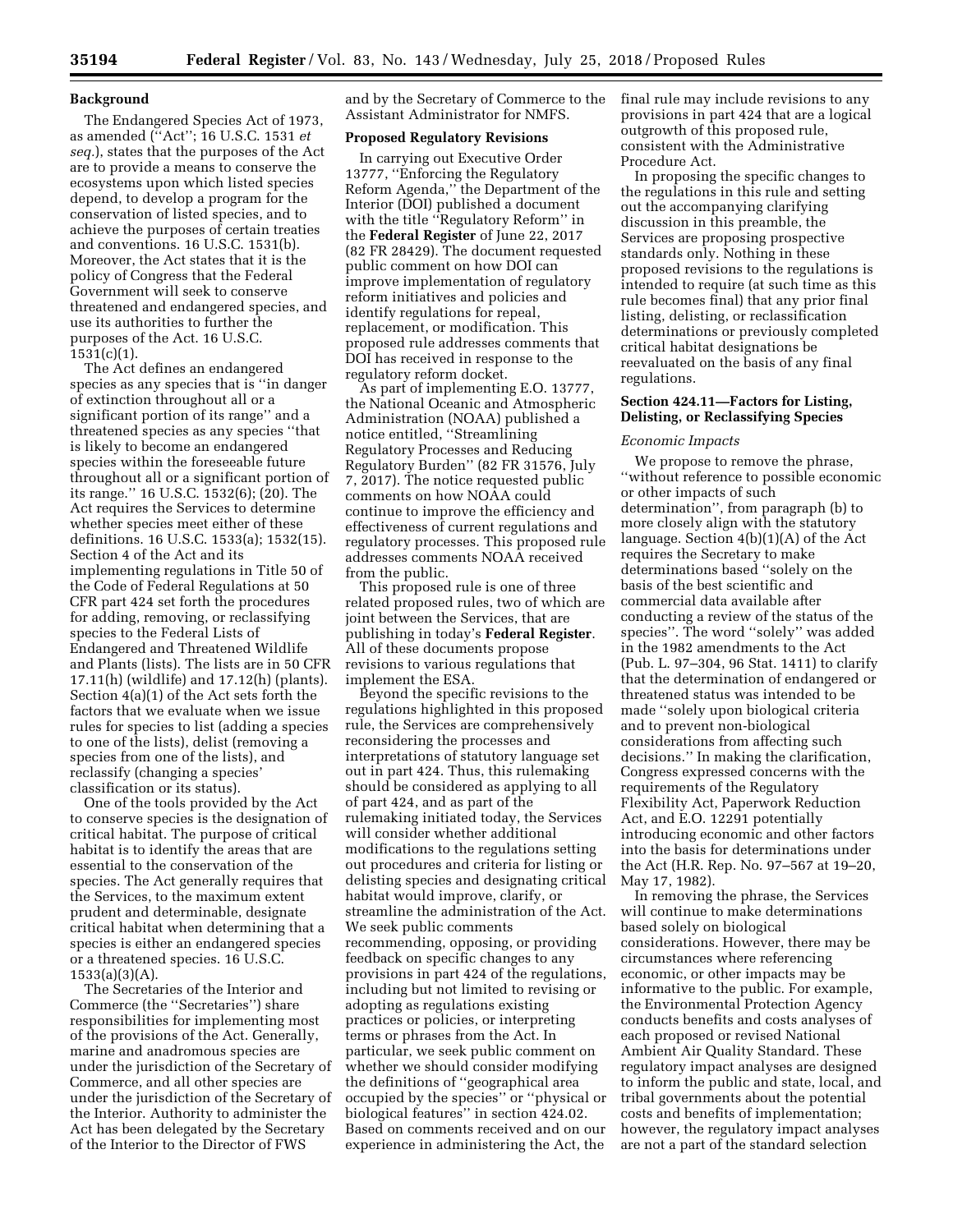process. While Congress precluded consideration of economic and other impacts from being the basis of a listing determination, it did not prohibit the presentation of such information to the public. Since 1982, Congress has consistently expressed support for informing the public as to the impacts of regulations in subsequent amendments to statutes and executive orders governing the rulemaking process.

In removing the phrase, ''without reference to possible economic or other impacts of such determination'', the Services are not suggesting that all listing determinations will include a presentation of economic or other impacts. Rather, there may be circumstances where such impacts are referenced while ensuring that biological considerations remain the sole basis for listing determinations. The Services seek comment on this modification.

### *Foreseeable Future*

We propose to add to section 424.11 a new paragraph (d) that sets forth a framework for how the Services will consider the foreseeable future. Section 3(20) of the Act defines a ''threatened species'' as ''any species which is likely to become endangered within the foreseeable future throughout all or a significant portion of its range.'' The term ''foreseeable future'' is not further described within either the Act or the Services' current implementing regulations. Guidance addressing the concept of the foreseeable future within the context of determining the status of species is articulated in a 2009 opinion from the Department of the Interior, Office of the Solicitor (M–37021, January 16, 2009). The Services have found the reasoning and conclusions expressed in this document to be wellfounded, and this guidance has been widely applied by both Services. We are proposing to amend section 424.11 to include a framework that sets out how the Services will determine what constitutes the foreseeable future when determining the status of species.

Specifically, we propose the following framework: In determining whether a species is a threatened species, the Services must analyze whether the species is likely to become an endangered species within the foreseeable future. The term foreseeable future extends only so far into the future as the Services can reasonably determine that the conditions potentially posing a danger of extinction in the foreseeable future are probable. The Services will describe the foreseeable future on a case-by-case

basis, using the best available data and taking into account considerations such as the species' life-history characteristics, threat-projection timeframes, and environmental variability. The Services need not identify the ''foreseeable future'' in terms of a specific period of time, but may instead explain the extent to which they can reasonably determine that both the future threats and the species' responses to those threats are probable.

As stated above, under the proposed section 424.11(d), as under current practice, the foreseeable future will be described on a case-by-case basis. Congress did not set a uniform timeframe for the Secretary's consideration of whether a species was likely to become an endangered species, nor did Congress intend that the Secretary set a uniform timeframe. For each species considered for listing, the Services must review the best scientific and commercial data available regarding the likelihood of extinction over time, and then determine, with each status review, whether the species meets the definition of an endangered species or a threatened species. The foreseeable future is uniquely related to the particular species, the relevant threats, and the data available. Courts have expressly endorsed the Services' approach of tailoring analysis of the foreseeable future to each listing determination and considering the foreseeability of each key threat and the species' likely response. *See, e.g., In Re Polar Bear Endangered Species Act Listing and Section 4(d) Rule Litigation,*  709 F.3d 1, 15–16 (D.C. Cir. 2013) (noting that FWS ''determines what constitutes the 'foreseeable' future on a case-by-case basis in each listing decision'' based on how far into the future the available data allow for reliable prediction of effects to the species from key threats), *cert. denied sub nom. Safari Club Intern.* v. *Jewell,*  134 S. Ct. 310 (2013).

The analysis of the foreseeable future should, to the extent practicable, account for any relevant environmental variability, such as hydrological cycles or oceanographic cycles, which may affect the reliability of projections. Analysis of the foreseeable future should consider the timeframes applicable to the relevant threats and to the species' likely responses to those threats in view of its life-history characteristics. Data that are typically relevant to assessing the species' biological response include speciesspecific factors such as lifespan, reproductive rates or productivity, certain behaviors, and other demographic factors.

Under proposed section 424.11(d), as under current practice, the foreseeable future for a particular status determination extends only so far as predictions about the future are reliable. ''Reliable'' does not mean ''certain''; it means sufficient to provide a reasonable degree of confidence in the prediction. ''Reliable predictions'' is also used here in a non-technical, ordinary sense and not necessarily in a statistical sense.

As outlined in section 4(b)(1)(A) of the Act, status determinations must be based on the best scientific and commercial data available. By extension, in the context of determining whether a species meets the definition of a threatened species, the foreseeable future must also be based on the best scientific and commercial data available. The Services assess the data concerning each threat and the degree to which reliable predictions can be made. In many instances, the amount or quality of data available is likely to vary with respect to the relevant issues evaluated in a particular status determination; consequently, the Services may find varying degrees of foreseeability with respect to the multiple threats and their effects on a particular species. Although the Secretary's analysis as to the future status of a species may be based on reliable predictions with respect to multiple trends and threats over different periods of time or even threats without specific time periods associated with them, the final conclusion is a synthesis of that information. Thus, the foreseeable future is not necessarily reducible to a particular number of years. Nevertheless, if the information or data are susceptible to such precision, it may be helpful to identify the time scale used.

Depending on the nature and quality of the available data, predictions regarding the future status of a particular species may be based on analyses that range in form from quantitative population-viability models and modelling of threats to qualitative analyses describing how threats will affect the status of the species. In some circumstances, such analyses may include reliance on the exercise of professional judgment by experts where appropriate. In cases where the available data allow for quantitative modelling or projections, the time horizon presented in these analyses does not necessarily dictate what constitutes the ''foreseeable future'' or set the specific threshold for determining when a species may be in danger of extinction. Rather, the foreseeable future can extend only as far as the Services can reasonably depend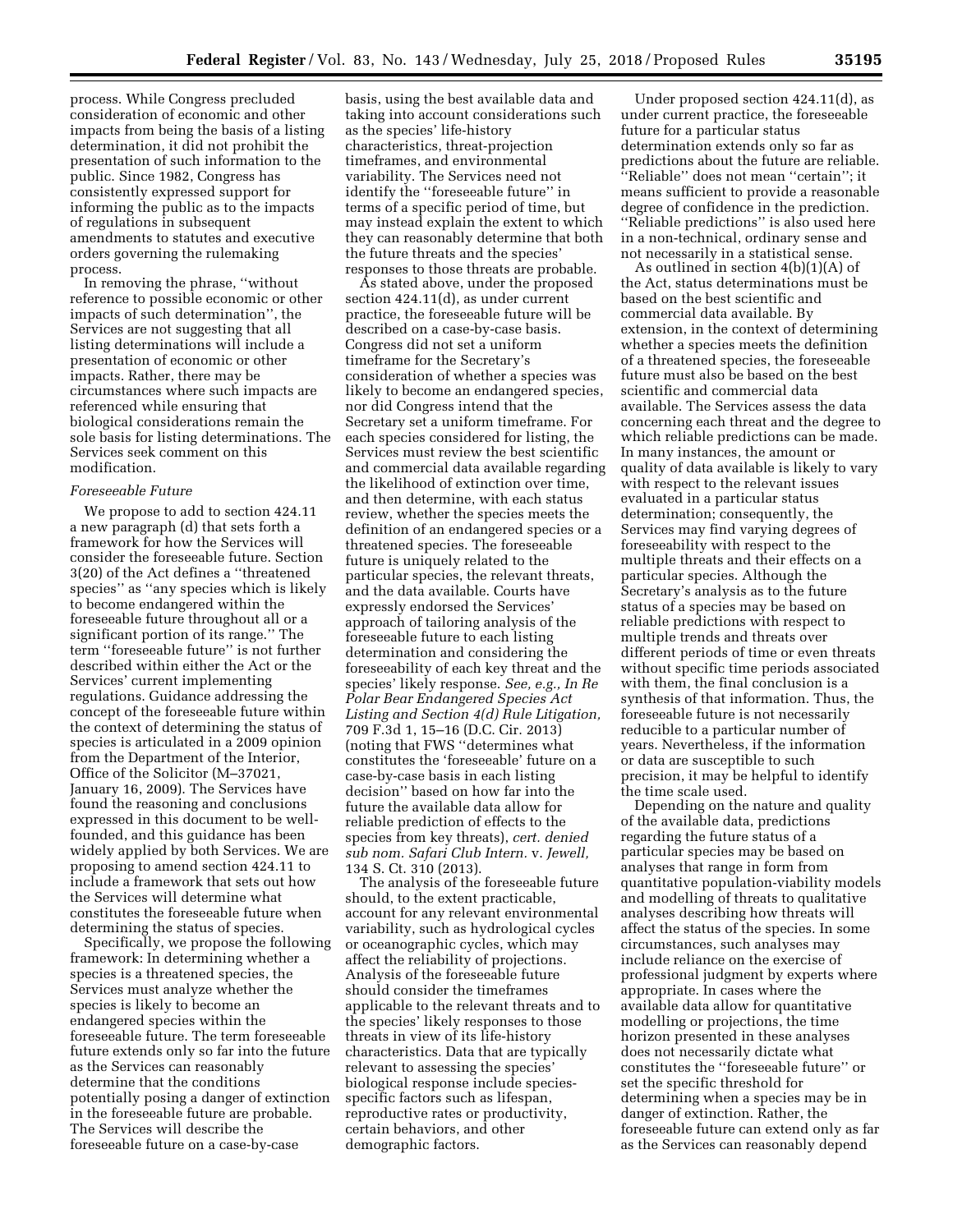on the available data to formulate a reliable prediction and avoid speculation and preconception. Regardless of the type of data available underlying the Service's analysis, the key to any analysis is a clear articulation of the facts, the rationale, and conclusions regarding foreseeability. Ultimately, to determine that a species is likely to become an endangered species in the foreseeable future, the Services must be able to determine that the conditions potentially posing a danger of extinction in the future are probable. The Services will avoid speculating as to what is hypothetically possible.

### *Factors Considered in Delisting Species*

In section 424.11, we propose to redesignate current paragraph (d) as paragraph (e) and revise it to clarify that we determine whether a species is a threatened species or an endangered species using the same standards regardless of whether a species is or is not listed at the time of that determination. After identifying a ''species'' as defined under the Act and conducting a review of the species' status considering the factors under section 4(a)(1) of the Act, the Services determine if the species meets the definition of a threatened species or an endangered species. If the species does not meet either definition, the species should not be listed (if it is not already), or should be delisted (if it is currently listed). The standard for a decision to delist a species is the same as the standard for a decision not to list it in the first instance. This is consistent with the statute, under which the five-factor analysis in section 4(a)(1) and the definitions of ''endangered species'' and ''threatened species'' in sections 3(6) and 3(20) establish the parameters for both listing and delisting determinations without distinguishing between them.

Additionally, we propose to modify the current regulatory text to clarify the situations in which it would not be appropriate for species to remain on the lists of endangered and threatened species. The current regulatory language was intended to provide examples of when a species should be removed from the lists; however, the language in the current regulations has been, in some instances, misinterpreted as establishing criteria for delisting. This proposed change is consistent with the Services' longstanding practice and the decision in *Friends of Blackwater* v. *Salazar,* 691 F.3d 428 (D.C. Cir. 2012). That decision confirms that, when reviewing whether a listed species should be delisted, the Services must apply the factors in

section 4(a) of the Act. 691 F.3d at 433 (upholding FWS's decision to delist the West Virginia northern flying squirrel because the agency was not required to demonstrate that all of the recovery plan criteria had been met before it could delist the species and it was reasonable to construe the recovery plan as predictive of the delisting analysis rather than controlling it). In that case, the court held that ''Section 4(a)(1) of the Act provides the Secretary 'shall' consider the five statutory factors when determining whether a species is endangered, and section 4(c) makes clear that a decision to delist 'shall be made in accordance' with the same five factors.'' *Id.* at 432.

To more clearly align section 424.11 with section 4(a) of the Act we are proposing to streamline it. As is currently the case, any determination to remove a species from the lists because it is has become extinct is subject to the Act's requirement that any determination as to the species' status must be based on the best scientific and commercial data available. Thus, we are proposing to retain text at the beginning of the new section 424.11(e) that states; ''The Secretary will delist a species if the Secretary finds that, after conducting a status review based on the best scientific and commercial data available:''

Secondly, to align more closely with the Act, we are proposing to replace the current section  $424.11(d)(1)$  with a new section 424.11(e)(1) that simply states the first reason for delisting a species as, ''The species is extinct.'' Our conclusion that a species is extinct will be based on the best scientific and commercial data available, as required under section 4(b)(1)(A), which may include survey data and information regarding the period of time since the last detection (*e.g.,* documented occurrence or sighting) of the species. It is unnecessary, and potentially confusing in the context of particular determinations, to specifically address these matters in the regulatory text. Our evaluations will be conducted on a caseby-case basis, considering the speciesspecific biological evidence for species extinction.

Third, we are replacing current section 424.11(d)(2), which referred to ''recovery,'' with language in new section 424.11(e)(2) that aligns with the statutory definitions of an endangered species or a threatened species. Although we are proposing to remove the word ''recovery'' from the current section  $424.11(d)(2)$ , we intend the proposed language to continue to refer, among other things, to species that have been recovered, because species that

have been recovered no longer meet the definition of either an endangered species or a threatened species.

Fourth, we are proposing to add a new provision, section 424.11(e)(3), clarifying that listed entities will be delisted if they do not meet the definition of ''species'' as set forth in the Act. This could occur if new information, or new analysis of existing information, leads the Secretary to determine that a currently listed entity is neither a taxonomic species or subspecies, nor a ''distinct population segment.'' For example, where, after the time of listing, the Services conclude that a species or subspecies should no longer be recognized as a valid taxonomic entity, the listed entity would be removed from the list because it no longer meets the definition of a ''species.'' In other instances, new data could indicate that a particular listed distinct population segment does not meet the criteria of the Services' Policy Regarding the Recognition of Distinct Vertebrate Population Segments Under the Endangered Species Act (''DPS Policy''; 61 FR 4722, February 7, 1996). In either circumstance, the entity would not meet the definition of a ''species'' and would not qualify for listing under the Act.

Fifth, we are proposing to remove current section 424.11(d)(3), which specifies that delisting could be due to error in the original data that the Services relied upon when adding species to the lists. This language is unnecessary because any circumstance in which a species was listed in error would be covered by new section  $424.11(e)(2)$  or  $(e)(3)$ .

Lastly, we are proposing technical changes to the existing regulations that remain in place to accommodate the proposed revisions discussed above. We are proposing to modify current section 424.11(b) to include a reference to the proposed section 424.11(d) regarding the foreseeable future and the proposed section 424.11(e) regarding delisting. We are proposing to modify current section 424.11(c) by adding minor clarifying language to specify that this paragraph refers to the statutory definitions of an endangered species and a threatened species.

## **Section 424.12—Criteria for Designating Critical Habitat**

### *Not Prudent Determinations*

We propose to revise section  $424.12(a)(1)$  to set forth a nonexhaustive list of circumstances in which the Services may find it is not prudent to designate critical habitat as contemplated in section 4(a)(3)(A) of the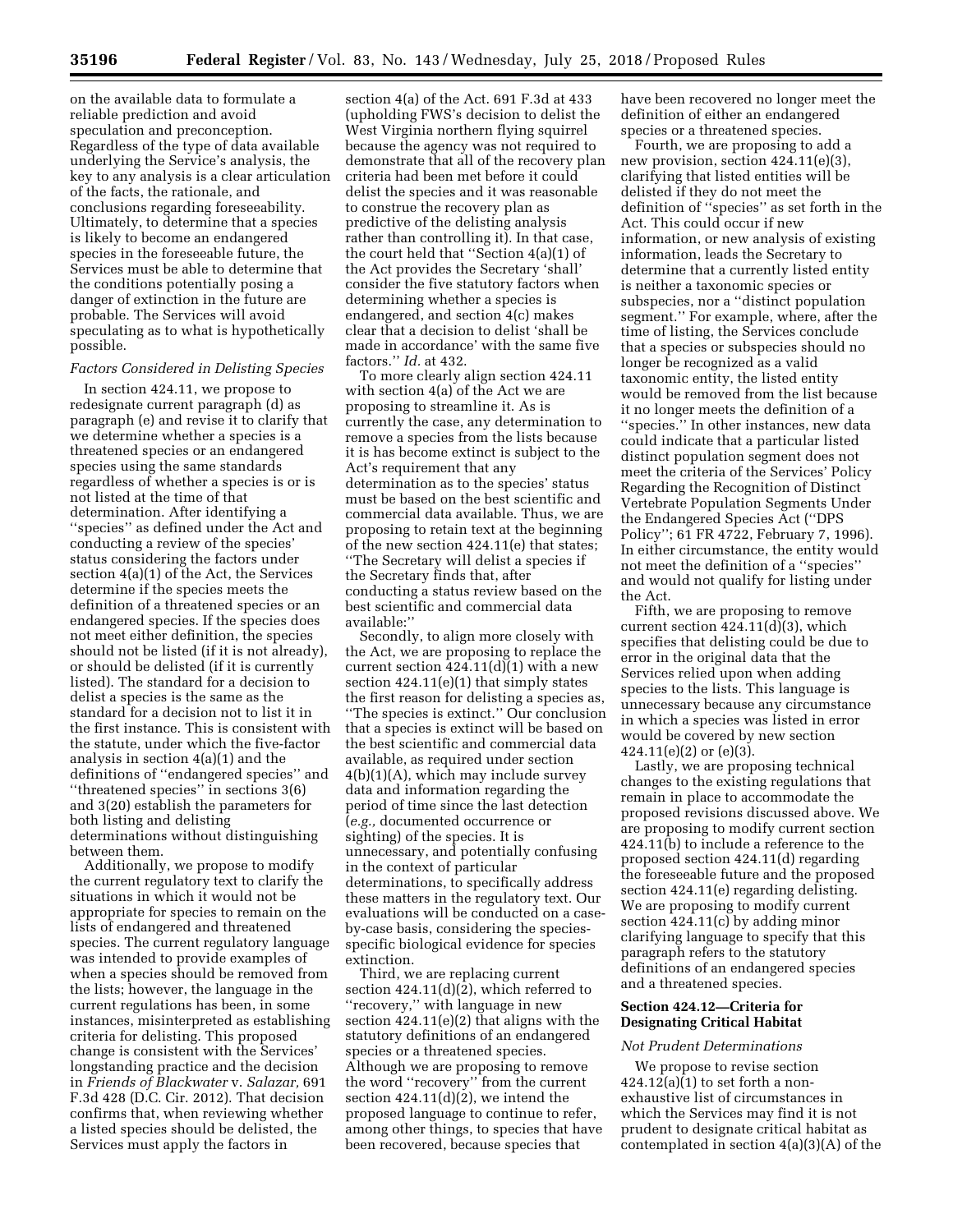Act. Under the clarifications that we propose in this revision, the Services would have the authority but would not be required to find that designation would not be prudent in the enumerated circumstances. This is a change from the current framework, which sets forth two situations in which critical habitat is not prudent. We anticipate that not-prudent determinations would continue to be rare. While this provision is intended to reduce the burden of regulation in rare circumstances in which designation of critical habitat does not contribute to the conservation of the species, the Services recognize the value of critical habitat as a conservation tool and expect to designate it in most cases.

We propose to retain the circumstance described in the longstanding language of current section 424.12(a)(1)(i), which is that the species is threatened by taking or other human activity and identification of critical habitat can be expected to increase the degree of such threat to the species.

We propose to remove the language in section 424.12(a)(1)(ii) indicating that it would not be prudent to designate critical habitat when ''designation of critical habitat would not be beneficial to the species.'' In a number of cases, courts have remanded not-prudent findings to the Service(s) because the courts construed ''would not be beneficial'' in ways the Services had not intended. For example, a number of courts have held that it was unreasonable for FWS to make a notprudent determination simply because most or all of the areas that would be designated would not be subject to consultations under ESA section 7. *E.g., Natural Resources Defense Council* v. *U.S. Dept. of Interior,* 113 F.3d 1121 (9th Cir. 1997); *Conservation Council for Hawaii* v. *Babbitt,* 2 F. Supp. 2d 1280 (D. Haw. 1998). In *Conservation Council,* the court concluded that FWS had not determined that designation would ''not be beneficial to the species'' because designating critical habitat could bring other benefits to the species beyond consultation, such as informational benefits. 2 F. Supp. 2d at 1288. In *NRDC,* the court held that determining critical habitat to be not prudent because the majority of the areas that would be designated as critical habitat would not be subject to consultation was based on an improper interpretation of the regulatory phrase ''not beneficial to the species'' to mean ''not beneficial to most of the species.'' 113 F.3d 1125–16. The existing regulatory language is not in the statute, and the Services consider the language unnecessary and difficult to understand and apply.

Basing determinations on whether particular circumstances are present, rather than on whether a designation would be beneficial, provides an interpretation of the statute that is clearer, more transparent, and more straightforward. In some situations, the Services may conclude, after a review of the best available scientific data, that a designation would nevertheless be prudent even in the enumerated circumstances. Conversely, the Services may find in some circumstances that are not enumerated in the proposed language that a designation of critical habitat would otherwise be not prudent.

We propose a number of circumstances in which designation of critical habitat would generally be not prudent, including some circumstances that were already captured in the current regulations at section 424.12(a)(1)(ii) and some additional circumstances that we have identified based on our experience in designating critical habitat. We propose to retain and move into new section 424.12(a)(1)(iv) the circumstance described in current section  $424.12(a)(1)(ii)$ , which is that no areas meet the definition of critical habitat. It is not possible for us to designate critical habitat when no areas meet the definition of critical habitat in the Act; therefore, in these cases, designation is not prudent. We also propose to retain and expand the concept of current section 424.12(a)(1)(ii) regarding the lack of habitat-based threats to the species.

In our 2016 revision of section 424.12(a)(1)(ii) (81 FR 7414, February 11, 2016), we clarified that, in determining whether designation may not be prudent, the Services could consider whether the present or threatened destruction, modification, or curtailment of a species' habitat or range (*i.e.,* considerations under section 4(a)(1)(A) of the Act (Factor A)) is not a threat to the species. In the 2016 revision, we provided an example of a designation that would not be prudent due to the lack of habitat-based threats: A species is threatened primarily by disease, but the habitat upon which it relies remains intact without threat and would support conservation of the species if not for the threat of disease. Since then, we have encountered situations in which threats to the species' habitat stem solely from causes that cannot be addressed by management actions that may be identified through consultation under section 7(a)(2) of the Act. In those situations, a designation could create a regulatory burden without providing any conservation value to the species

concerned. Examples would include species experiencing threats stemming from melting glaciers, sea level rise, or reduced snowpack but no other habitatbased threats. In such cases, a critical habitat designation and any resulting section 7(a)(2) consultation, or conservation effort identified through such consultation, could not prevent glaciers from melting, sea levels from rising, or increase the snowpack. Thus, we propose in section 424.12(a)(1)(ii) that designation of critical habitat in these cases may not be prudent because it would not serve its intended function to conserve the species.

We also propose to add as an additional circumstance under section 424.12(a)(1)(iii) situations where critical habitat areas under the jurisdiction of the United States provide negligible conservation value for a species that primarily occurs in areas outside of U.S. jurisdiction. In our 2016 revision of these regulations, we noted in the preamble that this could be a basis for determining that critical habitat designation would be not prudent; however, we find it is clearer to add this consideration directly to the regulatory text. We would apply this determination only to species that primarily occur outside U.S. jurisdiction, and where no areas under U.S. jurisdiction contain features essential to the conservation of the species. The circumstances when a critical habitat designation would provide negligible conservation value for a species will be determined on a case-by-case basis and may consider such factors as threats to the species or habitat and the species needs.

## *Designating Unoccupied Areas*

On February 11, 2016, the Services published a final rule revising the regulations at section 424.12, which establish criteria for designating critical habitat (81 FR 7439). One of the revisions we made was to eliminate the following paragraph (e): ''The Secretary shall designate as critical habitat outside the geographical area presently occupied by a species only when a designation limited to its present range would be inadequate to ensure the conservation of the species.'' The Services explained in the preamble to the final rule that we had concluded that the ''rigid step-wise approach'' prescribed in that prior regulatory language may not be the best conservation strategy for the species and in some circumstances may result in a designation that is geographically larger, but less efficient as a conservation tool (81 FR 7415). Nonetheless, we are aware of continued perceptions that, by eliminating this provision, the Services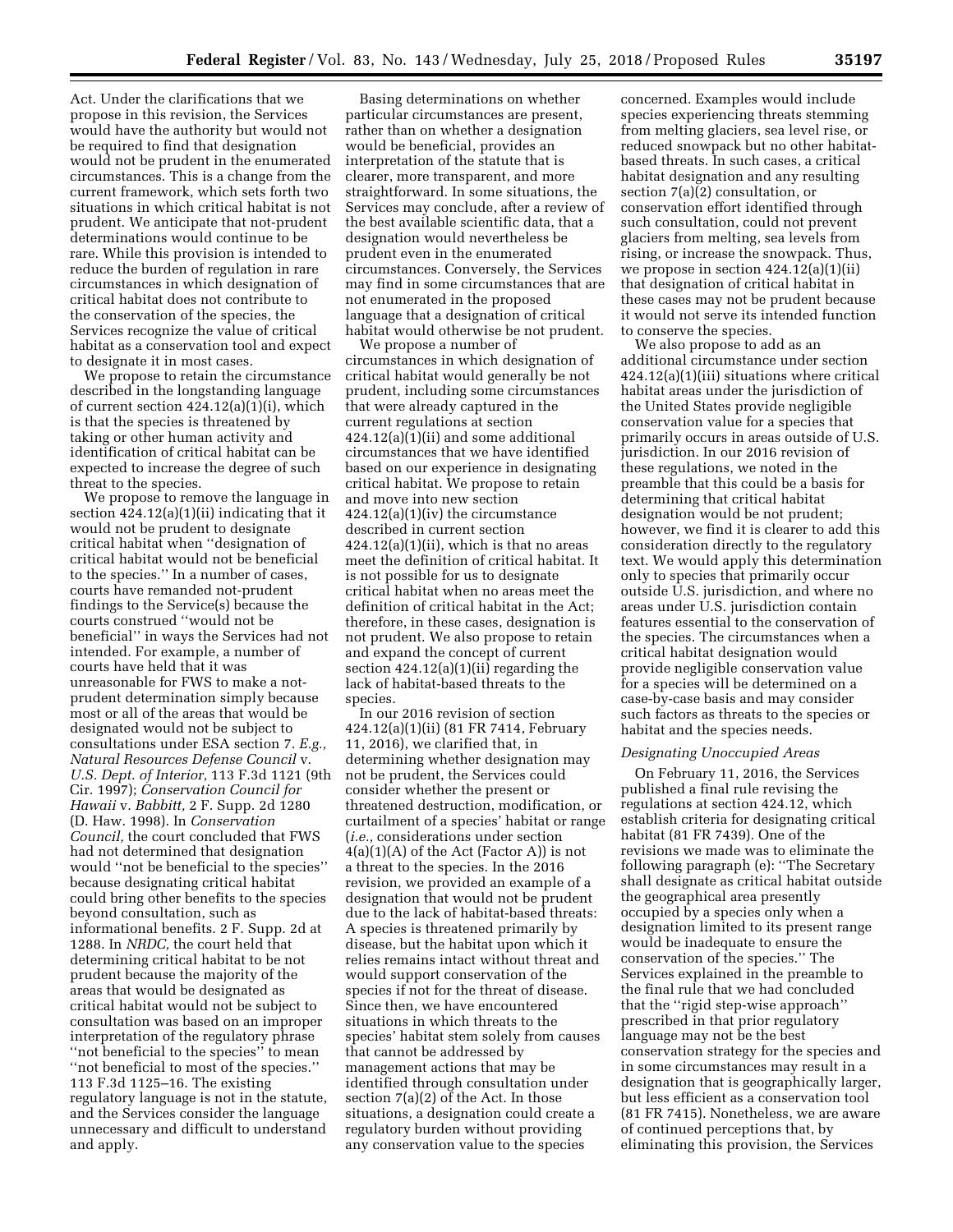intended to designate as critical habitat expansive areas of unoccupied habitat. To address this concern, the Services propose to revise section 424.12(b)(2) by restoring the requirement that the Secretary will first evaluate areas occupied by the species. We also propose to clarify when the Secretary may determine unoccupied areas are essential for the conservation of the species.

In the Act, the term ''geographical area occupied by the species'' is further modified by the clause ''at the time it is listed.'' However, if critical habitat is not designated concurrently with listing, or is revised years after the species was listed, it can be difficult to discern what was occupied at the time of listing. The known distribution of a species can change after listing for many reasons, such as discovery of additional localities, extirpation of populations, or emigration of individuals to new areas. In many cases, information concerning a species' distribution, particularly on private lands, is limited because surveys are not routinely carried out on private lands. Although surveys may be performed as part of an environmental analysis for a particular development proposal, such surveys typically focus on listed rather than non-listed species. Thus, our knowledge of a species' distribution at the time of listing in these areas is often limited and the information in our listing rule may not detail all areas occupied by the species at that time.

Thus, while some of these changes in a species' known distribution reflect changes in the actual distribution of the species, some reflect only changes in the quality of our information concerning distribution. In these circumstances, the determination of which geographic areas were occupied at the time of listing may include data developed since the species was listed. This interpretation was supported by the court's decision, *Otay Mesa Property L.P.* v. *DOI,* 714 F. Supp. 2d 73 (D.D.C. 2010), *rev'd on other grounds,* 646 F.3d 914 (D.C. Cir. 2011) (San Diego fairy shrimp). In that decision, the judge noted that the clause ''occupied at the time of listing'' allows FWS to make a post-listing determination of occupancy based on the currently known distribution of the species in some circumstances. Although the D.C. Circuit disagreed with the district court that the record contained sufficient data to support the FWS' determination of occupancy in that case, the D.C. Circuit did not express disagreement with (or otherwise address) the district court's underlying conclusion that the Act allows FWS to make a post-listing

determination of occupancy if based on adequate data. The Services acknowledge that to make a post-listing determination of occupancy we must distinguish between actual changes to species occupancy and changes in available information.

The Act defines unoccupied critical habitat in terms of a determination that such areas are essential for the conservation of the species. The proposed section 424.12(b)(2) specifies how the Services would determine whether unoccupied areas are essential. The proposed language states the Services would only consider unoccupied areas to be essential in two situations: When a critical habitat designation limited to geographical areas occupied would (1) be inadequate to ensure the conservation of the species, or (2) result in less-efficient conservation for the species. The proposed changes will provide additional predictability to the process of determining when designating unoccupied habitat may be appropriate. For example, the Services could consider unoccupied habitat to be essential when a designation limited to occupied habitat would result in a geographically larger but less effective designation.

There are situations where a designation focused on occupied critical habitat would result in less efficient conservation for the species than a designation that includes a mix of occupied and unoccupied critical habitat. In these cases, the designation of some unoccupied areas would result in the same or greater conservation for the species but would do so more efficiently. Efficient conservation for the species refers to situations where the conservation is effective, societal conflicts are minimized, and resources expended are commensurate with the benefit to the species. The flexibility to include unoccupied areas in a designation where limiting the designation to occupied areas would have resulted in less-efficient conservation of the species will allow the Services to focus agency resources thoughtfully in both designating critical habitat and conducting future consultations on the critical habitat.

In addition, we propose to further clarify when the Secretary may determine that an unoccupied area may be essential for the conservation of the species. In order for an unoccupied area to be considered essential, the Secretary must determine that there is a reasonable likelihood that the area will contribute to the conservation of the species. In making a determination as to whether such a reasonable likelihood

exists, the Services will continue to take into account the best available science regarding species-specific and areaspecific factors. This could include such factors as: (a) Whether the area is currently or is likely to become usable habitat for the species; (b) the likelihood that interagency consultation under Section 7 will be triggered, *i.e.,* whether any federal agency actions are likely to be proposed with respect to the area; and, (c) how valuable the potential contributions of the area are to the biological needs of the species.

When the Services evaluate if an area is now, or is likely to become, usable habitat for the species we would take into account, among other things, the current state of the area and extent to which extensive restoration would be needed for the area to become usable. For example, the Services might conclude that an area is unlikely to contribute to the conservation of the species where it would require extensive affirmative restoration that does not seem likely to occur such as when a non-federal landowner or necessary partners are unwilling to undertake or allow such restoration. Although the expressed intentions of such landowners or partners will not necessarily be determinative, the Services would consider those intentions in light of the mandatory duties and conservation purposes of the Act.

When the Services evaluate the likelihood that interagency consultation under section 7 will be triggered, we would consider whether there are any federal agency actions likely to be proposed within the area (*i.e.,* federal nexus). Because the only regulatory effect of a designation of critical habitat is the requirement that federal agencies avoid authorizing, funding, or undertaking actions that may destroy or adversely modify such habitat, the likelihood that an area will contribute to conservation is, in most cases, greater for public lands and lands for which such federal actions can be reasonably anticipated than for other types of land.

However, the Services would continue to consider the conservation purposes of the Act in determining how valuable the potential contributions of the area are to the biological needs of the species. In practice, this means that, in the rare instance where the potential contribution of the unoccupied area to the conservation of the listed species is extremely valuable, a lower threshold than ''likely'' may be appropriate. For example, where an area represents the only potential habitat of its type (*i.e.,* is uniquely able to support certain life functions of the species), the Services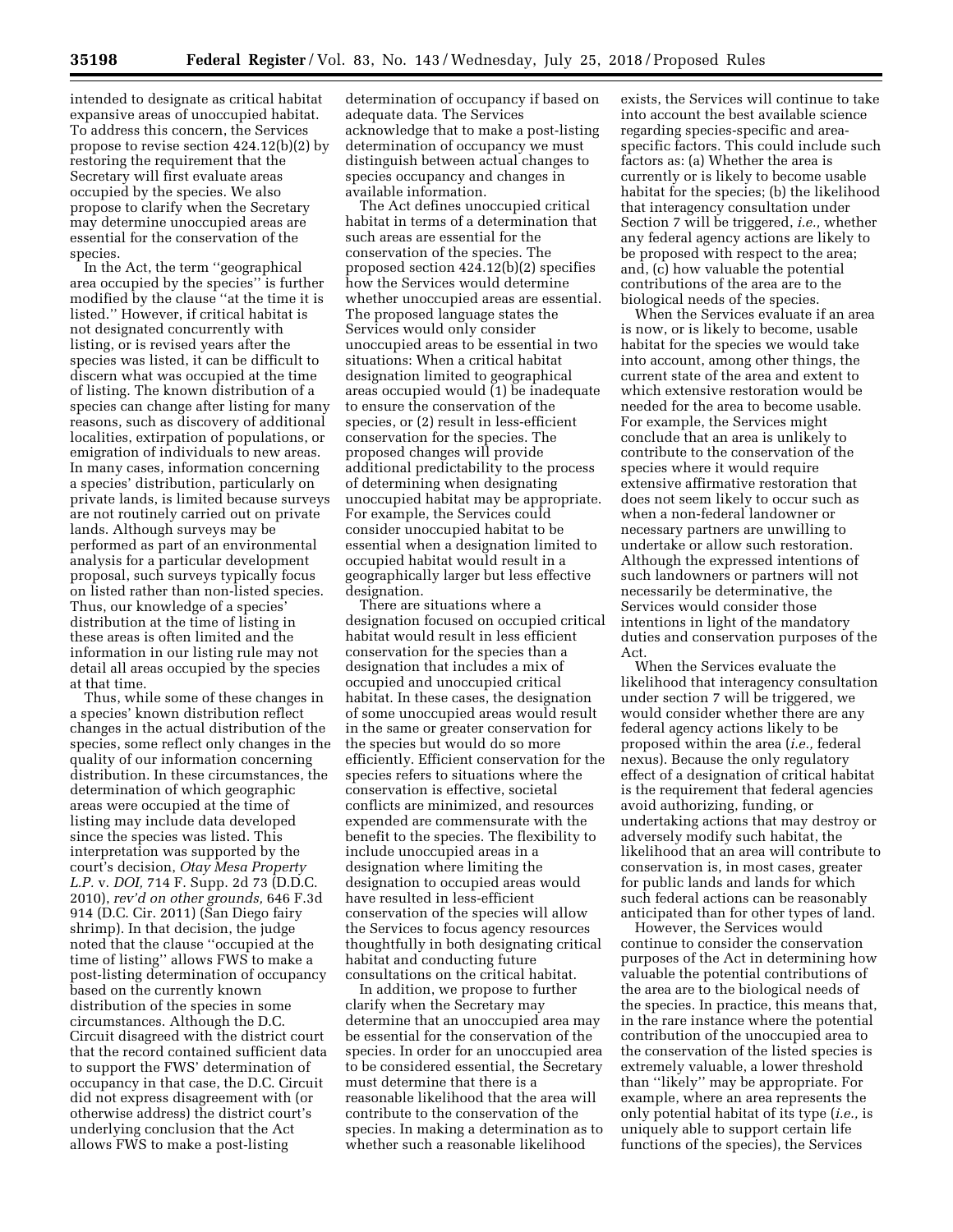may reasonably classify that area as essential even in the face of a low likelihood that the area would contribute to species conservation. Conversely, a greater showing of likelihood may be required for an area that provides less significant conservation value.

#### **Public Comments**

You may submit your comments and materials concerning the proposed rule by one of the methods listed in **ADDRESSES**. Comments must be submitted to *<http://www.regulations.gov>* before 11:59 p.m. (Eastern Time) on the date specified in **DATES**. We will not consider hand-delivered comments that we do not receive, or mailed comments that are not postmarked, by the date specified in **DATES**.

We will post your entire comment including your personal identifying information—on *[http://](http://www.regulations.gov) [www.regulations.gov.](http://www.regulations.gov)* If you provide personal identifying information in your comment, you may request at the top of your document that we withhold this information from public review. However, we cannot guarantee that we will be able to do so. Comments and materials we receive, as well as supporting documentation we used in preparing this proposed rule, will be available for public inspection on *[http://](http://www.regulations.gov)  [www.regulations.gov.](http://www.regulations.gov)* 

## **Required Determinations**

### *Regulatory Planning and Review— Executive Orders 12866 and 13563*

Executive Order 12866 provides that the Office of Information and Regulatory Affairs (OIRA) in the Office of Management and Budget will review all significant rules. OIRA has determined that this rule is significant.

Executive Order 13563 reaffirms the principles of E.O. 12866 while calling for improvements in the nation's regulatory system to promote predictability, to reduce uncertainty, and to use the best, most innovative, and least burdensome tools for achieving regulatory ends. The executive order directs agencies to consider regulatory approaches that reduce burdens and maintain flexibility and freedom of choice for the public where these approaches are relevant, feasible, and consistent with regulatory objectives. E.O. 13563 emphasizes further that regulations must be based on the best available science and that the rulemaking process must allow for public participation and an open exchange of ideas. We have developed this rule in a manner consistent with these requirements. This proposed rule

is consistent with Executive Order 13563, and in particular with the requirement of retrospective analysis of existing rules, designed ''to make the agency's regulatory program more effective or less burdensome in achieving the regulatory objectives.''

# *Executive Order 13771*

This proposed rule is expected to be an Executive Order 13771 deregulatory action.

# *Regulatory Flexibility Act*

Under the Regulatory Flexibility Act (as amended by the Small Business Regulatory Enforcement Fairness Act (SBREFA) of 1996; 5 U.S.C. 601 *et seq.*), whenever a Federal agency is required to publish a notice of rulemaking for any proposed or final rule, it must prepare, and make available for public comment, a regulatory flexibility analysis that describes the effect of the rule on small entities (*i.e.,* small businesses, small organizations, and small government jurisdictions). However, no regulatory flexibility analysis is required if the head of an agency, or his designee, certifies that the rule will not have a significant economic impact on a substantial number of small entities. SBREFA amended the Regulatory Flexibility Act to require Federal agencies to provide a statement of the factual basis for certifying that a rule will not have a significant economic impact on a substantial number of small entities. We certify that, if adopted as proposed, this proposed rule would not have a significant economic effect on a substantial number of small entities. The following discussion explains our rationale.

This rulemaking revises and clarifies requirements for NMFS and FWS regarding factors for listing, delisting, or reclassifying species and designating critical habitat under the Endangered Species Act to reflect agency experience and to codify current agency practices. The proposed changes to these regulations do not expand the reach of species protections or designations of critical habitat.

NMFS and FWS are the only entities that are directly affected by this rule because we are the only entities that list species and designate critical habitat under the Endangered Species Act. No external entities, including any small businesses, small organizations, or small governments, will experience any economic impacts from this rule.

# *Unfunded Mandates Reform Act (2 U.S.C. 1501 et seq.)*

In accordance with the Unfunded Mandates Reform Act

(2 U.S.C. 1501 *et seq.*):

(a) On the basis of information contained in the Regulatory Flexibility Act section above, this proposed rule would not ''significantly or uniquely'' affect small governments. We have determined and certify pursuant to the Unfunded Mandates Reform Act, 2 U.S.C. 1502, that this rule would not impose a cost of \$100 million or more in any given year on local or State governments or private entities. A Small Government Agency Plan is not required. As explained above, small governments would not be affected because the proposed rule would not place additional requirements on any city, county, or other local municipalities.

(b) This proposed rule would not produce a Federal mandate on State, local, or tribal governments or the private sector of \$100 million or greater in any year; that is, this proposed rule is not a ''significant regulatory action''' under the Unfunded Mandates Reform Act. This proposed rule would impose no obligations on State, local, or tribal governments.

#### *Takings (E.O. 12630)*

In accordance with Executive Order 12630, this proposed rule would not have significant takings implications. This proposed rule would not pertain to ''taking'' of private property interests, nor would it directly affect private property. A takings implication assessment is not required because this proposed rule (1) would not effectively compel a property owner to suffer a physical invasion of property and (2) would not deny all economically beneficial or productive use of the land or aquatic resources. This proposed rule would substantially advance a legitimate government interest (conservation and recovery of endangered species and threatened species) and would not present a barrier to all reasonable and expected beneficial use of private property.

#### *Federalism (E.O. 13132)*

In accordance with Executive Order 13132, we have considered whether this proposed rule would have significant Federalism effects and have determined that a federalism summary impact statement is not required. This proposed rule pertains only to factors for listing, delisting, or reclassifying species and designation of critical habitat under the Endangered Species Act, and would not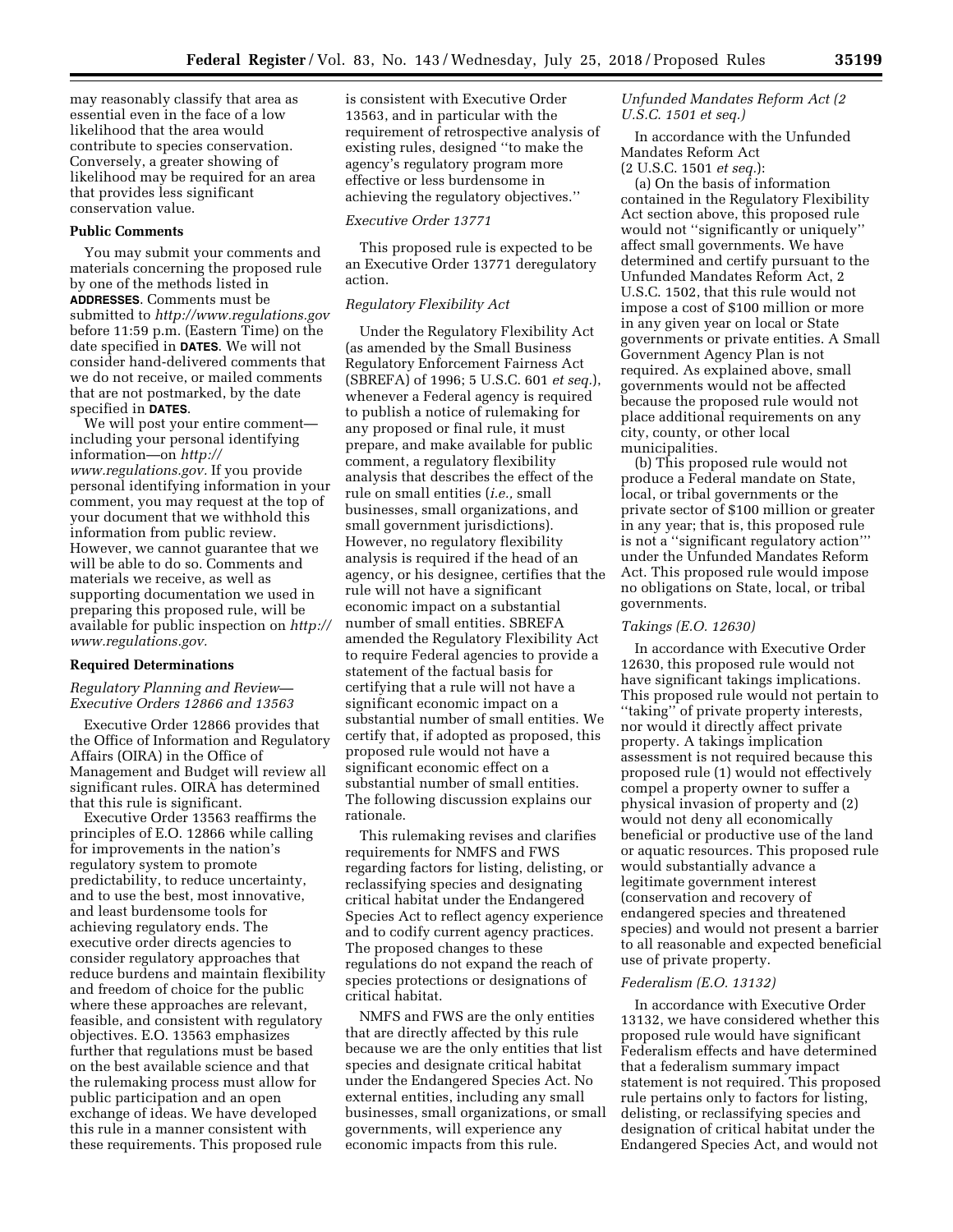have substantial direct effects on the States, on the relationship between the Federal Government and the States, or on the distribution of power and responsibilities among the various levels of government.

### *Civil Justice Reform (E.O. 12988)*

This proposed rule does not unduly burden the judicial system and meets the applicable standards provided in sections 3(a) and 3(b)(2) of Executive Order 12988. This proposed rule would clarify factors for listing, delisting, or reclassifying species and designation of critical habitat under the Endangered Species Act.

### *Government-to-Government Relationship With Tribes*

In accordance with Executive Order 13175, ''Consultation and Coordination with Indian Tribal Governments,'' the Department of the Interior's manual at 512 DM 2, and the Department of Commerce (DOC) Tribal Consultation and Coordination Policy (May 21, 2013), DOC Departmental Administrative Order (DAO) 218–8 (April 2012), and NOAA Administrative Order (NAO) 218–8 (April 2012), we are considering possible effects of this proposed rule on federally recognized Indian Tribes. We will continue to collaborate/coordinate with tribes on issues related to federally listed species and their habitats. See Joint Secretarial Order 3206 (''American Indian Tribal Rights, Federal-Tribal Trust Responsibilities, and the Endangered Species Act,'' June 5, 1997).

#### *Paperwork Reduction Act*

This proposed rule does not contain any new collections of information that require approval by the OMB under the Paperwork Reduction Act. This proposed rule will not impose recordkeeping or reporting requirements on State, local, or Tribal governments, individuals, businesses, or organizations. An agency may not conduct or sponsor, and a person is not required to respond to, a collection of information unless it displays a currently valid OMB control number.

### *National Environmental Policy Act*

We are analyzing this proposed regulation in accordance with the criteria of the National Environmental Policy Act (NEPA), the Department of the Interior regulations on Implementation of the National Environmental Policy Act (43 CFR 46.10–46.450), the Department of the Interior Manual (516 DM 8), the NOAA Administrative Order 216–6A, and the NOAA Companion Manual (CM),

''Policy and Procedures for Compliance

with the National Environmental Policy Act and Related Authorities'' (effective January 13, 2017).

We anticipate that the categorical exclusion found at 43 CFR 46.210(i) likely applies to the proposed regulation changes. At 43 CFR 46.210(i), the Department of the Interior has found that the following category of actions would not individually or cumulatively have a significant effect on the human environment and are, therefore, categorically excluded from the requirement for completion of an environmental assessment or environmental impact statement: ''Policies, directives, regulations, and guidelines: that are of an administrative, financial, legal, technical, or procedural nature.''

NOAA's NEPA procedures include a similar categorical exclusion for ''preparation of policy directives, rules, regulations, and guidelines of an administrative, financial, legal, technical, or procedural nature.'' (Categorical Exclusion G7, at CM Appendix E).

We invite the public to comment on the extent to which this proposed regulation may have a significant impact on the human environment, or fall within one of the categorical exclusions for actions that have no individual or cumulative effect on the quality of the human environment. We will complete our analysis, in compliance with NEPA, before finalizing this regulation.

### *Energy Supply, Distribution or Use (E.O. 13211)*

Executive Order 13211 requires agencies to prepare Statements of Energy Effects when undertaking certain actions. The proposed revised regulations are not expected to affect energy supplies, distribution, and use. Therefore, this action is not a significant energy action, and no Statement of Energy Effects is required.

#### *Clarity of the Rule*

We are required by Executive Orders 12866 and 12988 and by the Presidential Memorandum of June 1, 1998, to write all rules in plain language. This means that each rule we publish must:

(1) Be logically organized;

(2) Use the active voice to address readers directly;

(3) Use clear language rather than jargon;

(4) Be divided into short sections and sentences; and

(5) Use lists and tables wherever possible.

If you feel that we have not met these requirements, send us comments by one of the methods listed in **ADDRESSES**. To better help us revise the rule, your comments should be as specific as possible. For example, you should tell us the numbers of the sections or paragraphs that are unclearly written, which sections or sentences are too long, the sections where you feel lists or tables would be useful, etc.

#### **Authority**

We issue this proposed rule under the authority of the Endangered Species Act, as amended (16 U.S.C. 1531 et seq).

### **List of Subjects in 50 CFR Part 424**

Administrative practice and procedure, Endangered and threatened species.

### **Proposed Regulation Promulgation**

For the reasons set out in the preamble, we hereby propose to amend part 424, subchapter A of chapter IV, title 50 of the Code of Federal Regulations, as set forth below:

## **PART 424—LISTING ENDANGERED AND THREATENED SPECIES AND DESIGNATING CRITICAL HABITAT**

■ 1. The authority citation for part 424 continues to read as follows:

**Authority:** 16 U.S.C. 1531 *et seq.* 

 $\blacksquare$  2. Amend § 424.11 by revising paragraphs (b) through (f) and adding a new paragraph (g) to read as follows:

## **§ 424.11 Factors for listing, delisting, or reclassifying species.**

\* \* \* \* \* (b) The Secretary shall make any determination required by paragraphs (c), (d), and (e) of this section *solely* on the basis of the best available scientific and commercial information regarding a species' status.

(c) A species shall be listed or reclassified if the Secretary determines, on the basis of the best scientific and commercial data available after conducting a review of the species' status, that the species meets the definition of an endangered species or a threatened species because of any one or a combination of the following factors:

(1) The present or threatened destruction, modification, or curtailment of its habitat or range;

(2) Overutilization for commercial, recreational, scientific, or educational purposes;

(3) Disease or predation;

(4) The inadequacy of existing regulatory mechanisms; or

(5) Other natural or manmade factors affecting its continued existence.

(d) In determining whether a species is a threatened species, the Services